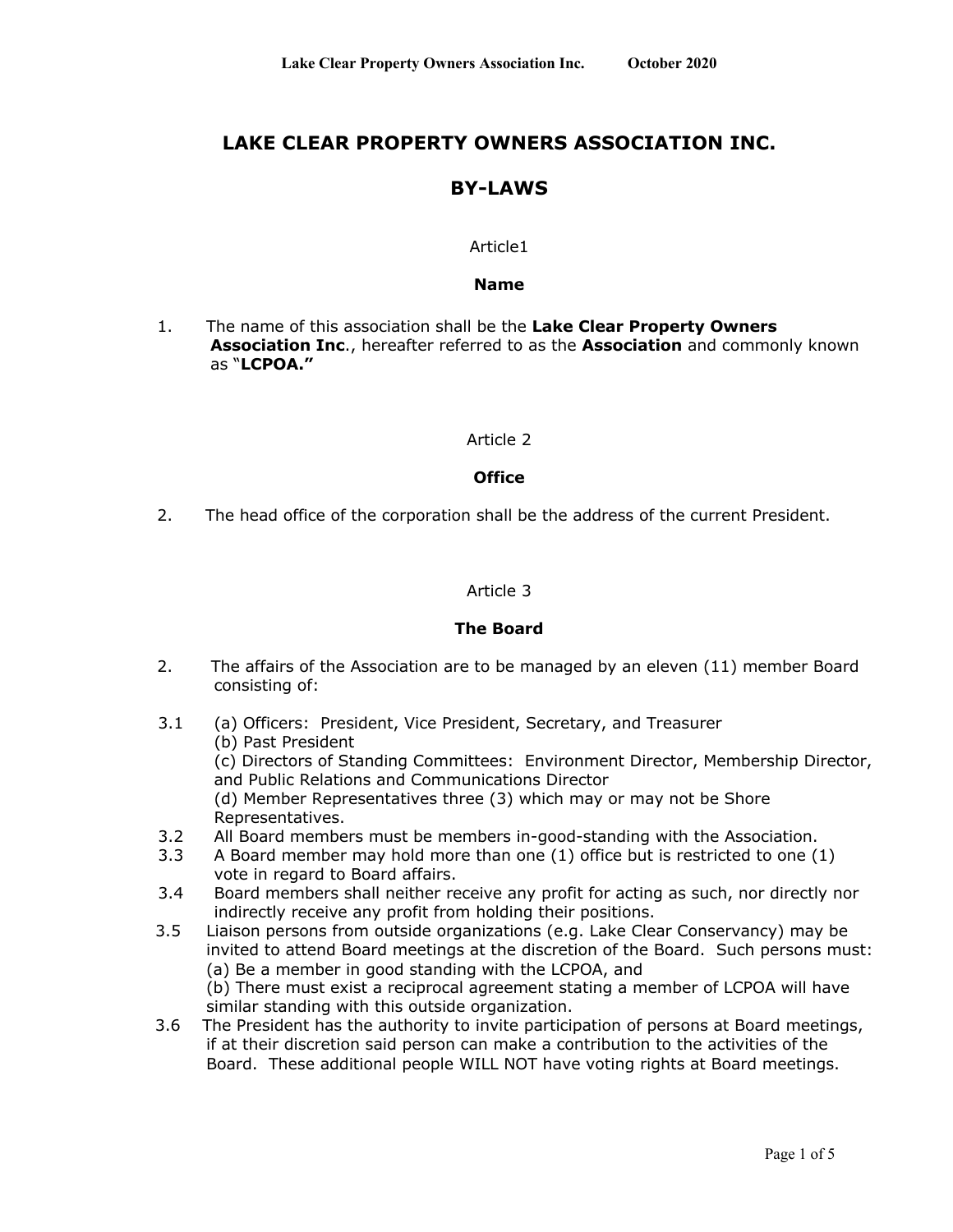# Article 4

# **Election of Board Members**

- 4. Each Board Member, except the Past President, shall be elected at the AGM of the Association.
- 4.1 A Board Member shall hold office commencing one (1) week following the AGM for a period of one year.
- 4.2 All past Board Members shall retire one (1) week following the AGM.
- 4.3 Current Board Members shall be eligible for re-election so long as they remain qualified.
- 4.4 If for any reason a Board Member can no longer perform their duties, the Board may appoint an acting Board member to fulfill this function for the remainder of the term. This interim member position will terminate as in 5, 5.1 and 5.2.
- 4.5 If for any reason a Board position cannot be filled at the AGM, the Board may invite a member to serve in an acting role.
- 4.6 The election will be by a show of hands, unless a secret (paper) ballet be demanded by a majority of the voting members present.
- 4.7 A list of candidates who have indicated their willingness to stand for a Board position will be developed by the Past President in advance of the AGM. Candidates may also be nominated from the floor of the AGM.

#### Article 5

### **Signing Authority**

- 5.1 The Treasurer, the President, and one (1) other Officer shall hold signing authority for the Association.
- 5.2 Two (2) signatures will be required for all financial transactions. These two officers shall not be from the same family or sharing the same property.

### Article 6

### **Meetings of the Board**

- 6. The Board shall meet as needed throughout the year. It is considered desirable that a broadly regular schedule be maintained, as a general principle.
- 6.1 No formal notice of meetings shall be necessary if all Board members are in agreement, or if those unable to be present have given their consent to the meeting being held in their absence.
- 6.2 The Board may hold its meetings at such place as it may determine.
- 6.3 The President shall call Board meetings.
- 6.4 At least 50% of members of the Board shall be considered a quorum for the transaction of formal business. No proxy Board members are permitted.
- 6.5 Board meetings may also be formally called by the Secretary on written direction of any two (2) members of the Board. Notice of such meetings and the reason for the meeting shall be forwarded to each Board member not less than seven (7) days prior to the meeting.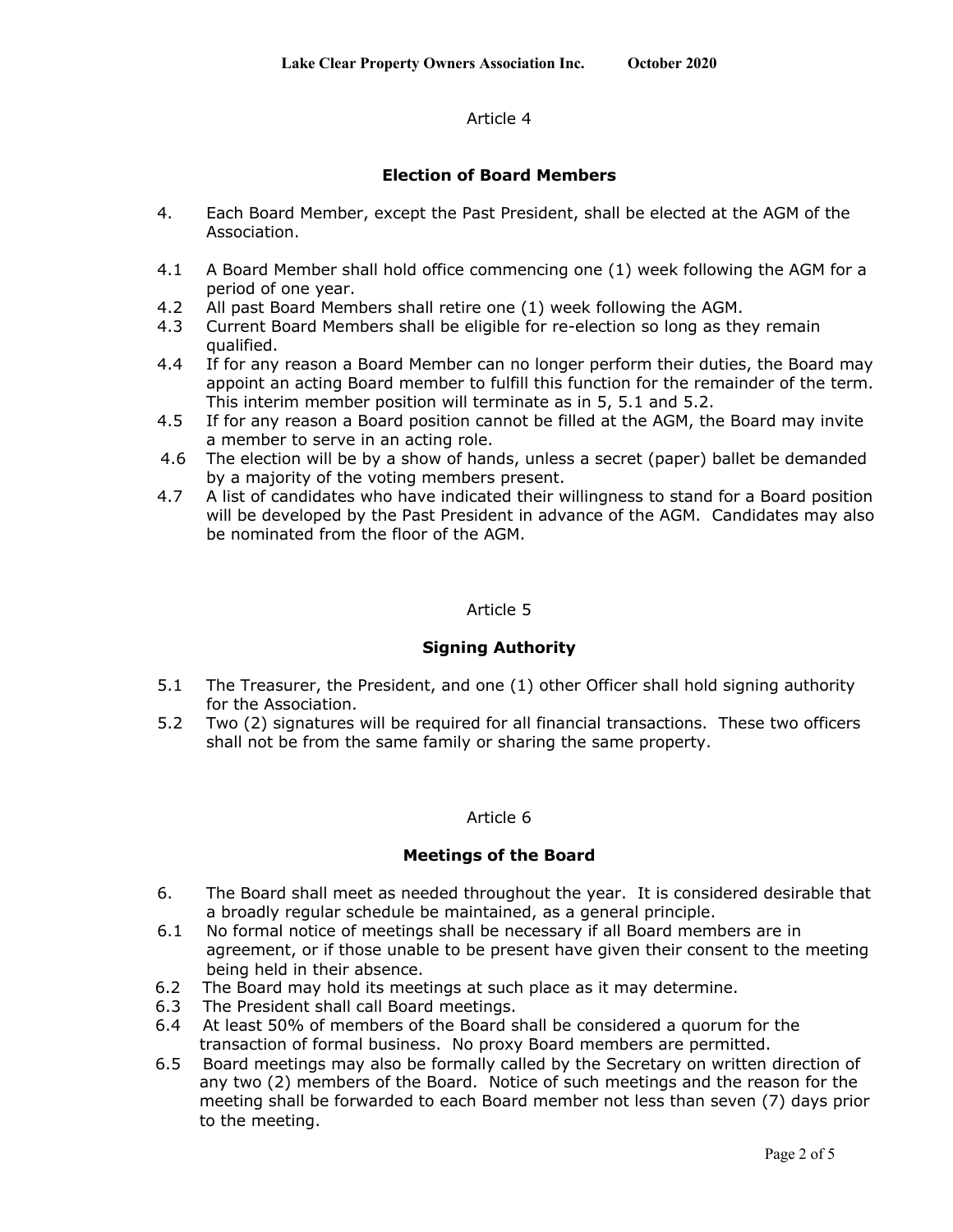- 6.6 Voting within the Board shall be by majority of all in attendance at the start of the meeting. The President will only cast a vote in the case of a tie vote.
- 6.7 In urgent or unusual situations, meetings and decisions initiated by the President, or in their absence, by the Vice President, may be conducted electronically*.*

# Article 7

# **General Membership and Voting**

- 7. Membership in the Association shall be limited to owners of deeded shoreline properties abutting Lake Clear, Little Lake Clear, and Mud Lake OR owners of properties on road allowance that abuts Lake Clear, Little Lake Clear, and Mud Lake. As well owners who have purchased memberships in either 2017, 2018, and 2019 may also purchase memberships in the following years and memberships may be transferred if the deeded property is sold.
- 7.1 Owners of deeded property, for which current Association dues have been paid in full, shall be considered a member in good standing. Such a member will be entitled to one (1) vote at any general meeting of the Association.
- 7.2 A property owner, regardless of the number of properties owned on Lake Clear, is entitled to one (1) vote.
- 7.3 In instances where two (2) or more persons own a property, only one is entitled to vote. Any conflict among owners of a single property demonstrated at the meeting will render the vote for the property null.
- 7.4 The membership may consider and transact any business at any general meeting of the association providing that motions put forward by other than the Board be presented in a Notice of Motion to the Board, in writing and received by the Board at least 60 days before the scheduled meeting.

### Article 8

# **Meetings of the General Membership**

- 8. There must be one (1) Annual General Meeting (AGM) of the Association every 15 months but preferably once per year. Other general and emergency meetings may be called throughout the year.
- 8.1 All meetings shall be held in the proximity of Lake Clear.
- 8.2 A quorum is the majority of those members in good standing who are in attendance at the meeting.
- 8.3 Decisions shall be made by majority vote of all members in attendance.
- 8.4 The membership may consider and transact any business at any general meeting of the association providing the substantive motions be put forward to the Board at least sixty (60) days before the scheduled meeting.
- 8.5 The AGM shall be on the Saturday, one week prior to the August Civic Holiday weekend unless otherwise scheduled by the Board.
- 8.6 The notice-of-meeting and agenda for the AGM shall be distributed to all members in writing or electronically, at least two (2) weeks prior to the meeting.
- 8.7 It is the responsibility of each member of the Association to ensure the Membership Director has their correct address, e-mail address, and telephone number as appropriate.
- 8.8 At every AGM, the written reports of Board members will be provided in advance.
- 8.9 As per By-Law 5, Board members for the following year shall be elected; dues and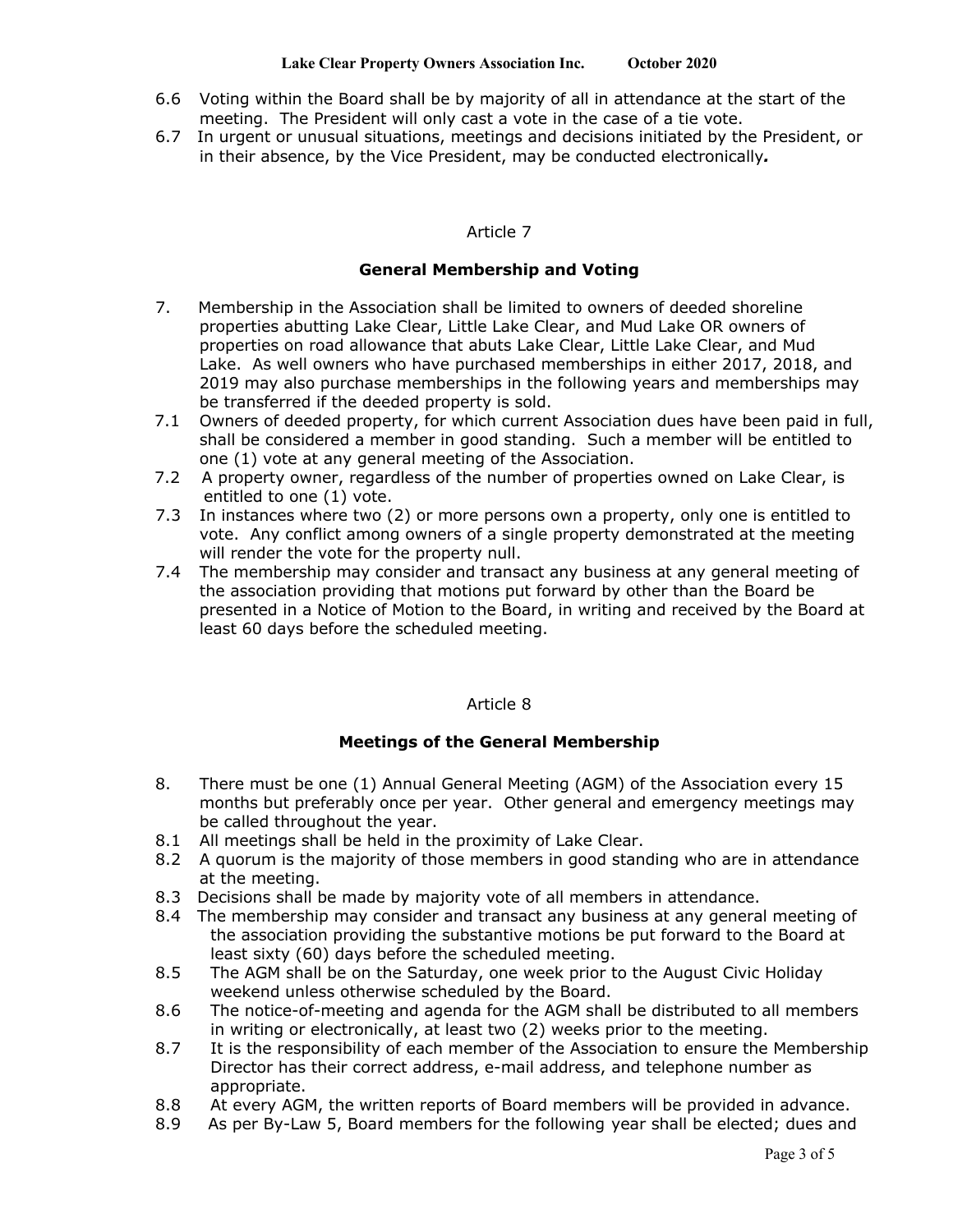charges for the following year established, and any other appropriate business conducted.

- 8.10 All substantive motions are to be published with the notice-of-meeting.
- 8.11 Other General meetings (not an AGM) of the membership may be called by the President or by the Secretary on the direction of the Board at any time between May  $1<sup>st</sup>$  and October 31 $<sup>st</sup>$ .</sup>
	- 8.11.1 The announcement and agenda for a general meeting shall be distributed electronically to all members, at least two (2) weeks prior to the meeting.
	- 8.11.2 A quorum shall be that of owners of deeded property represented.
	- 8.11.3 A general meeting of the membership must be called by the Secretary if given direction, in writing, by owners of deeded property, who are members in good standing, totaling 10% of the membership.
- 8.12 An Emergency General Meeting may be called at any time by the President, or in their absence the Vice President, or in their absence the Treasurer, to deal with an urgent problem requiring membership input.
	- 8.12.1 An Emergency General Meeting (EGM) will have a single item agenda.
	- 8.12.2 The announcement of the meeting and the agenda item shall be distributed electronically to all members, at least two days prior to the meeting.
	- 8.12.3 Quorum for an EGM shall be that of the majority of those members in good standing who are in attendance at the meeting.
	- 8.12.4 Decisions taken at an EGM shall be ratified at the next AGM.

# Article 9

# **Financial Year**

- 9.1 The fiscal year of the Association shall terminate on the last day of March.
- 9.2 The issue of an audit should be reviewed. An annual vote regarding possible waving of this requirement must be undertaken.

### Article 10

### **Insurance**

10. The Association shall purchase appropriate liability insurance

### Article 11

### **Amendments to the By-Laws**

- 11. The By-Laws will be reviewed at a minimum every five (5) years.
- 11.1 These by-laws may be amended by the Board but such amendments must be ratified at the next scheduled AGM of the Association.
- 11.2 A proposed amendment initiated by the Board must be presented in full with the notice-of-meeting, and approved as presented, in order to be ratified as of that meeting.
- 11.3 A proposed amendment by a non-Board member must be presented to the Board at least sixty (60) days before an AGM and presented to the membership in full with